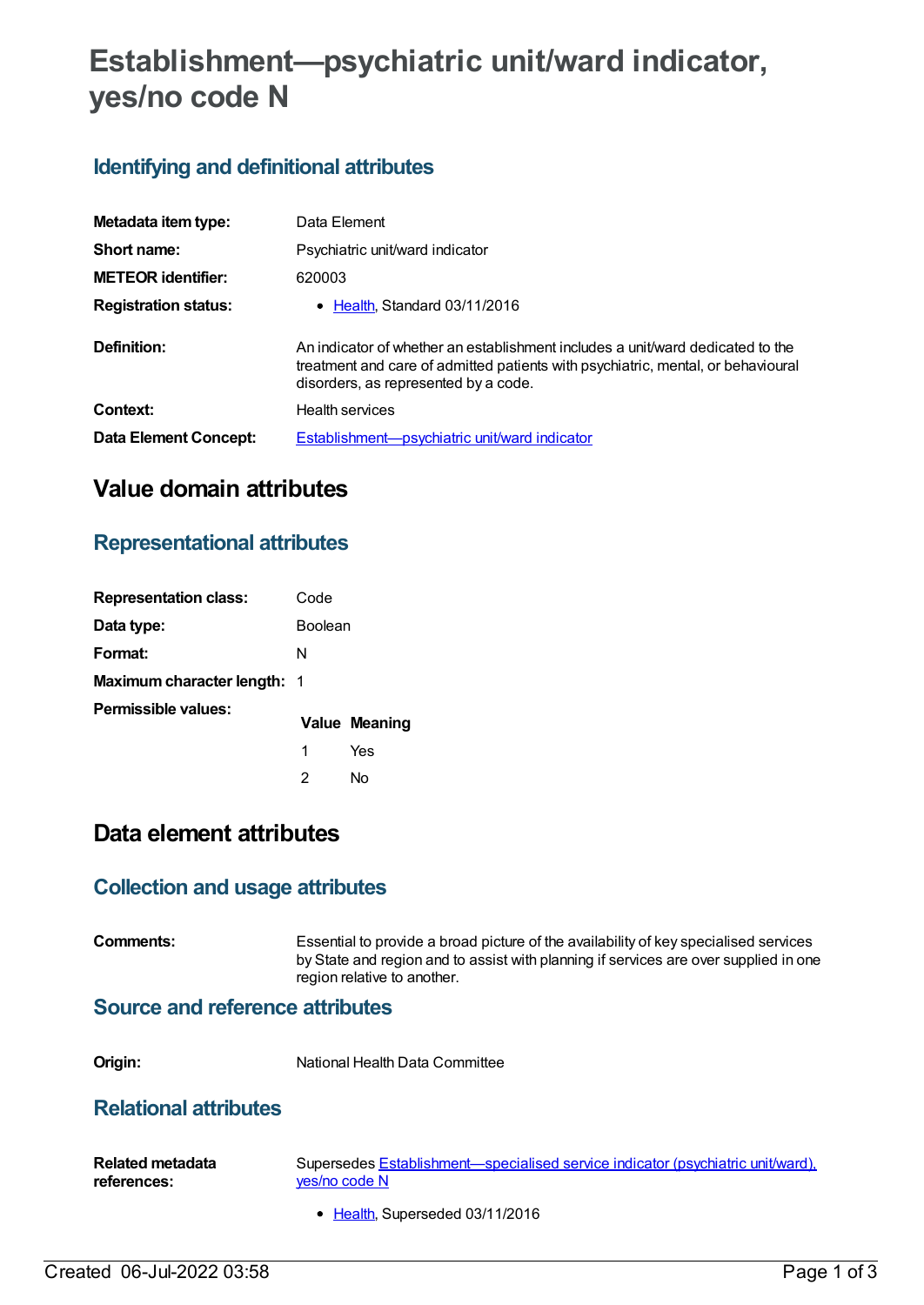*Implementation start date:* 01/07/2020

*Implementation end date:* 30/06/2021

*Conditional obligation:*

This metadata item is only required for the **Public Hospital Establishments (PHE)** reporting level. It is collected once for each PHE.

Local Hospital [Networks/Public](https://meteor.aihw.gov.au/content/727356) hospital establishments NMDS 2021–22[Health](https://meteor.aihw.gov.au/RegistrationAuthority/12), Superseded 17/12/2021

*Implementation start date:* 01/07/2021

*Implementation end date:* 30/06/2022

*Conditional obligation:*

This metadata item is only required for the **Public Hospital Establishments (PHE)** reporting level. It is collected once for each PHE.

Local Hospital [Networks/Public](https://meteor.aihw.gov.au/content/742044) hospital establishments NMDS 2022–23[Health](https://meteor.aihw.gov.au/RegistrationAuthority/12), Standard 17/12/2021

*Implementation start date:* 01/07/2022

*Implementation end date:* 30/06/2023

*Conditional obligation:*

This metadata item is only required for the **Public Hospital Establishments (PHE)** reporting level. It is collected once for each PHE.

Local Hospital [Networks/Public](https://meteor.aihw.gov.au/content/756101) hospital establishments NMDS 2023–24[Health](https://meteor.aihw.gov.au/RegistrationAuthority/12), Recorded 24/06/2024

*Implementation start date:* 01/07/2023

*Implementation end date:* 30/06/2024

*Conditional obligation:*

This metadata item is only required for the **Public Hospital Establishments (PHE)** reporting level. It is collected once for each PHE.

Public hospital [establishments](https://meteor.aihw.gov.au/content/643172) data element cluste[rHealth](https://meteor.aihw.gov.au/RegistrationAuthority/12), Superseded 25/01/2018